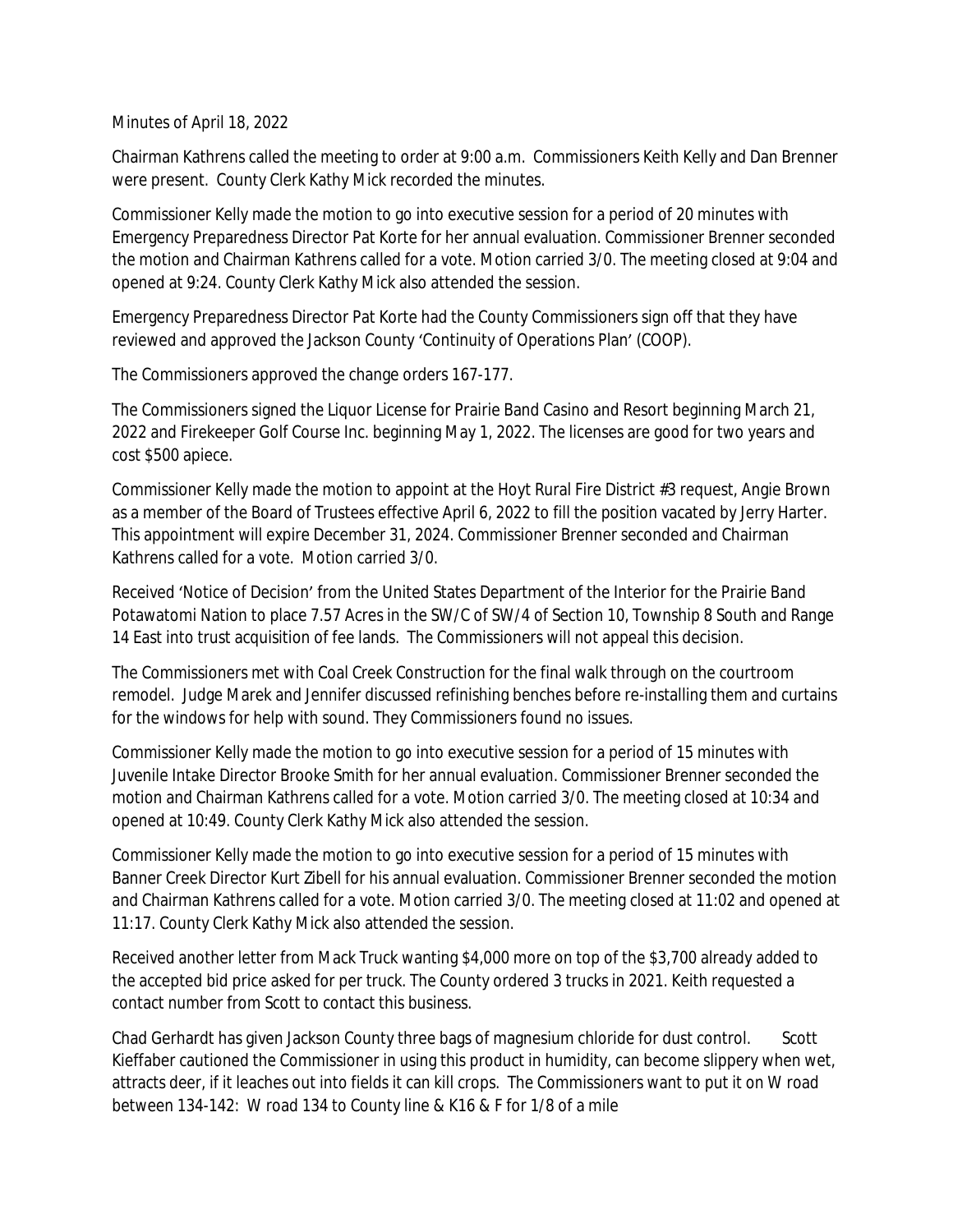Scott presented bids for 'Chip and Seal' projects for 2022.

- Approved Paving LLC Chip and Seal Appl \$295,855 and Wedge & Overlay of 245 S-T \$297,300
- Harbour Const -Chip and Seal Appl \$302,016 and Wedge & Overlay \$192,700
- Vance Brothers-Chip and Seal Appl \$411,967.50 No decision was made.

Discussed hours on grader fleet. The two highest hours have 10,540 and 10,751 and they are no longer under warranty. Keith would like to replace the two highest with ARPA funds. Scott and Eric estimate the operators put 1600-1700 hours per year on each grader. No decision was made.

Commissioner Kelly made a motion to put up to 75 tons of gravel on the observatory road. Cost of rock and labor to be paid out of County Misc. Commissioner Brenner seconded and Chairman Kathrens called for a vote. Motion carried 3/0.

Commissioner Kelly made the motion to go into executive session for a period of 10 minutes with Road and Bridge Director Scott Kieffaber for his annual evaluation. Commissioner Brenner seconded the motion and Chairman Kathrens called for a vote. Motion carried 3/0. The meeting closed at 1:54 and opened at 2:04.

Commissioner Kelly made the motion to go into executive session for a period of 15 minutes with Head Custodian Chad Phillips for his annual evaluation. Commissioner Brenner seconded the motion and Chairman Kathrens called for a vote. Motion carried 3/0. The meeting closed at 2:09 and opened at 2:19. County Clerk Kathy Mick also attended the session.

Commissioner Kelly made the motion to go into executive session for a period of 20 minutes with Elderly Services Director Amanda Spalding for her annual evaluation. Commissioner Brenner seconded the motion and Chairman Kathrens called for a vote. Motion carried 3/0. The meeting closed at 2:30 and opened at 2:45. County Clerk Kathy Mick also attended the session.

Judge Campbell met with the Commissioners and requested an executive session to discuss non-elected personnel. Commissioner Kelly made the motion to go into executive session for a period of 3 minutes. Commissioner Brenner seconded and Chairman Kathrens called for a vote. Motion carried 3/0. The meeting closed at 3:00 and opened at 3:03.

Commissioner Kelly made the motion to go into executive session for a period of 20 minutes with Appraiser Kate Immenschuh for her annual evaluation. Commissioner Brenner seconded the motion and Chairman Kathrens called for a vote. Motion carried 3/0. The meeting closed at 3:05 and opened at 3:09. County Clerk Kathy Mick also attended the session.

Keith called Salesman Bob Jacobs about trading the 770 skid loader with tires, for a skid loader with tracks. No decision was made.

The Commissioner left the Chambers to view the proposed site of the Friends of Banner Creek Community Building. Commissioner Kathrens shot the ground elevations for the location and didn't like the layout of the ground for a multi-level building with a walk out basement. Commissioners Kathrens suggested moving the building to the Westside of the road in the brome field where there is room for